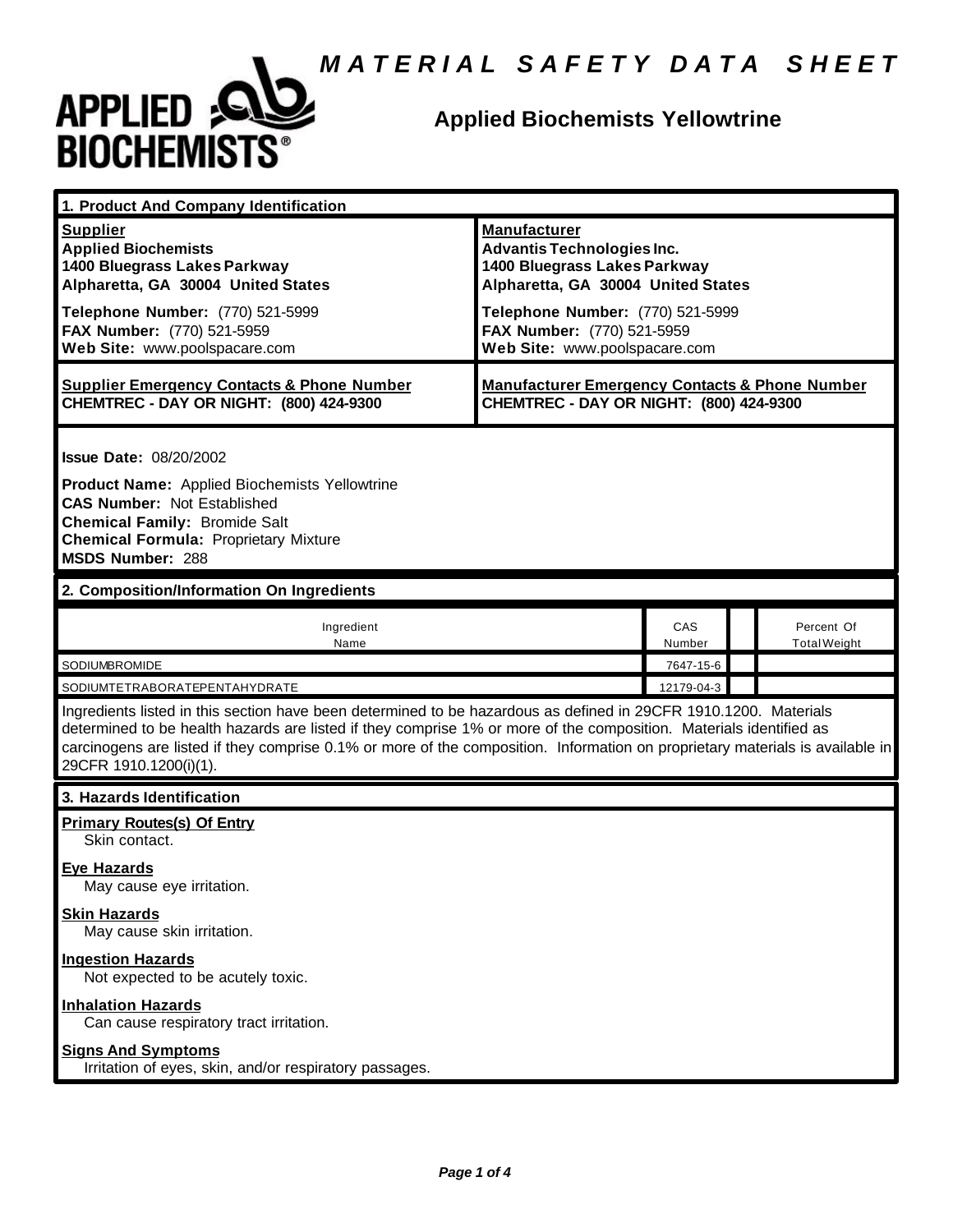# *M A T E R I A L S A F E T Y D A T A S H E E T*

#### **Applied Biochemists Yellowtrine**

| <b>First Aid (Pictograms)</b>                                                                                                                                                                          |
|--------------------------------------------------------------------------------------------------------------------------------------------------------------------------------------------------------|
|                                                                                                                                                                                                        |
|                                                                                                                                                                                                        |
| 4. First Aid Measures                                                                                                                                                                                  |
| Eye                                                                                                                                                                                                    |
| In case of contact, hold eyelids apart and immediately flush eyes with plenty of water for at least 15 minutes. Get<br>medical attention immediately.                                                  |
| <b>Skin</b><br>In case of contact, immediately flush skin with soap and plenty of water.                                                                                                               |
| <b>Ingestion</b><br>Drink large amounts of water. Contact a physician or poison control.                                                                                                               |
| Inhalation                                                                                                                                                                                             |
| If inhaled, remove to fresh air.                                                                                                                                                                       |
| <b>Fire Fighting (Pictograms)</b>                                                                                                                                                                      |
|                                                                                                                                                                                                        |
|                                                                                                                                                                                                        |
| 5. Fire Fighting Measures                                                                                                                                                                              |
| Flash Point: n/a °F                                                                                                                                                                                    |
| <b>Extinguishing Media</b><br>Use the appropriate extinguishing media for the surrounding fire.                                                                                                        |
| <b>Fire Fighting Instructions</b>                                                                                                                                                                      |
| Firefighters should wear self-contained breathing apparatus and full protective gear.                                                                                                                  |
| 6. Accidental Release Measures                                                                                                                                                                         |
| Clean up spill immediately. Contain and/or absorb spill with inert material (e.g. sand, vermiculite). Flush spill area with<br>water. Use appropriate containers to avoid environmental contamination. |
| 7. Handling And Storage                                                                                                                                                                                |
| <b>Handling Precautions</b><br>Do not get in eyes or on skin.                                                                                                                                          |
| <b>Storage Precautions</b>                                                                                                                                                                             |
| Do not reuse container. Store in a cool dry place. Store away from strong acids, oxidizing agents, bromine trifluoride<br>and salts of heavy metals. Keep away from children.                          |
| <b>Work/Hygienic Practices</b><br>Use safe chemical handling procedures suitable for the hazards presented by this material.                                                                           |
| <b>Protective Clothing (Pictograms)</b>                                                                                                                                                                |
|                                                                                                                                                                                                        |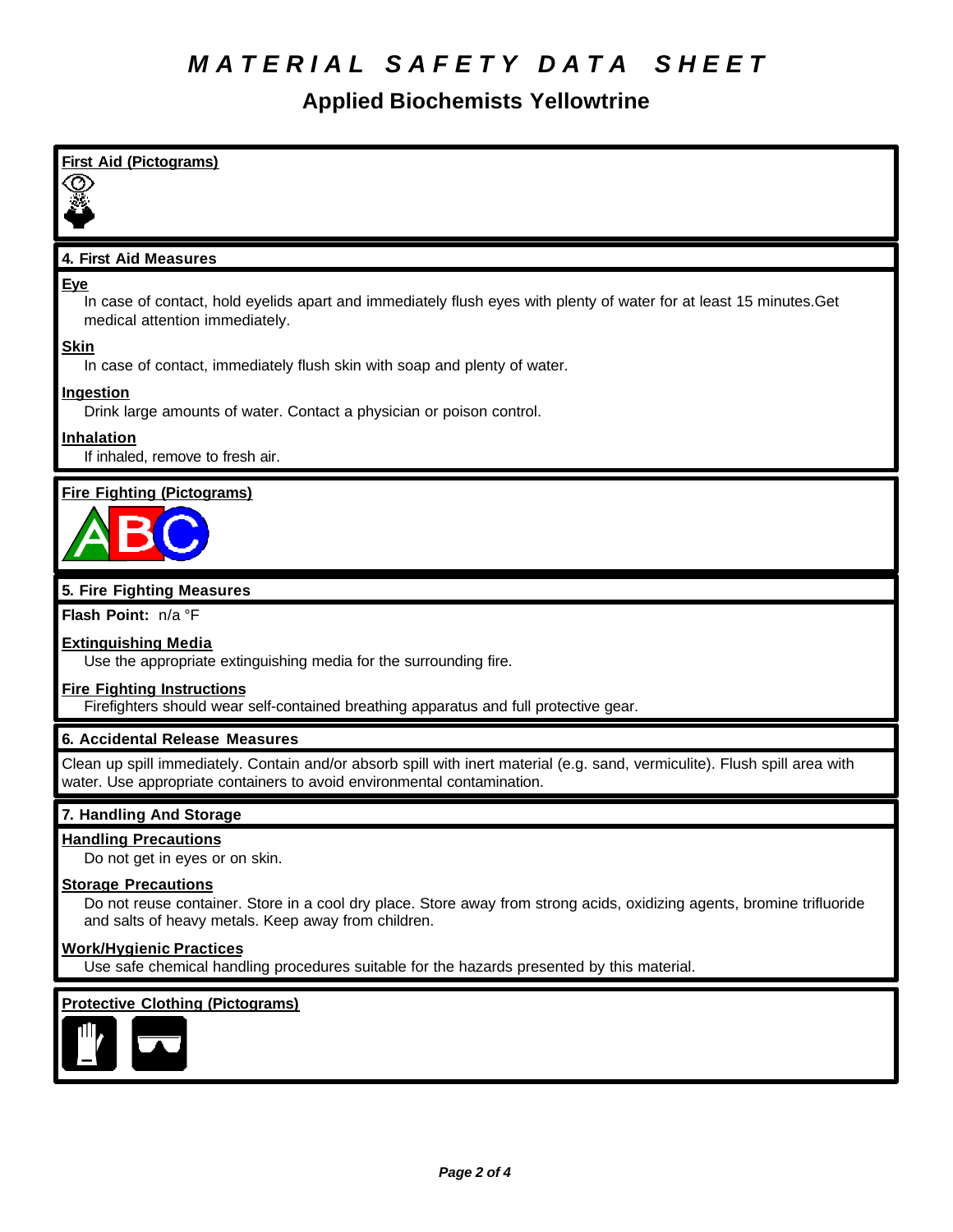# *M A T E R I A L S A F E T Y D A T A S H E E T*

### **Applied Biochemists Yellowtrine**

| 8. Exposure Controls/Personal Protection                                                                                                                                                                                                                                                                          |
|-------------------------------------------------------------------------------------------------------------------------------------------------------------------------------------------------------------------------------------------------------------------------------------------------------------------|
| <b>Engineering Controls</b><br>Local exhaust acceptable. Special exhaust not required                                                                                                                                                                                                                             |
| <b>Eye/Face Protection</b><br>Safety glasses with side shields or goggles.                                                                                                                                                                                                                                        |
| <b>Skin Protection</b><br>Chemical-resistant gloves.                                                                                                                                                                                                                                                              |
| <b>Respiratory Protection</b><br>General room ventilation is normally adequate.                                                                                                                                                                                                                                   |
| 9. Physical And Chemical Properties                                                                                                                                                                                                                                                                               |
| <b>Appearance</b><br>White crystalline solid                                                                                                                                                                                                                                                                      |
| Odor<br>None                                                                                                                                                                                                                                                                                                      |
| <b>Chemical Type: Mixture</b><br><b>Physical State: Solid</b><br>Melting Point: 755 °C<br>Boiling Point: 1390 °C<br>Specific Gravity: 3.21<br>Molecular Weight: NOT DETERMINED<br>Percent Volitales: NOT DETERMINED<br>Vapor Pressure: 1mm hg @ 806C<br><b>Solubility: 95g/100g @25C</b><br>Evaporation Rate: n/a |
| 10. Stability And Reactivity                                                                                                                                                                                                                                                                                      |
| Stability: STABLE<br>Hazardous Polymerization: WILL NOT OCCUR                                                                                                                                                                                                                                                     |
| <b>Incompatible Materials</b><br>Acids, oxidizers, bromine triflouride and salts of heavy metals                                                                                                                                                                                                                  |
| <b>Hazardous Decomposition Products</b><br>Bromine gas                                                                                                                                                                                                                                                            |
| 11. Toxicological Information                                                                                                                                                                                                                                                                                     |
| <b>Skin Effects</b><br>Dermal LD50 (Rabbit) > 2g/kg                                                                                                                                                                                                                                                               |
| <b>Acute Oral Effects</b><br>LD50 mg/kg Rat $>=$ 4.2gr/kg                                                                                                                                                                                                                                                         |
| 12. Ecological Information                                                                                                                                                                                                                                                                                        |
| No Data Available                                                                                                                                                                                                                                                                                                 |
| 13. Disposal Considerations                                                                                                                                                                                                                                                                                       |
| Refer to applicable local, state and federal regulations as well as industry standards.                                                                                                                                                                                                                           |
| 14. Transport Information                                                                                                                                                                                                                                                                                         |
|                                                                                                                                                                                                                                                                                                                   |